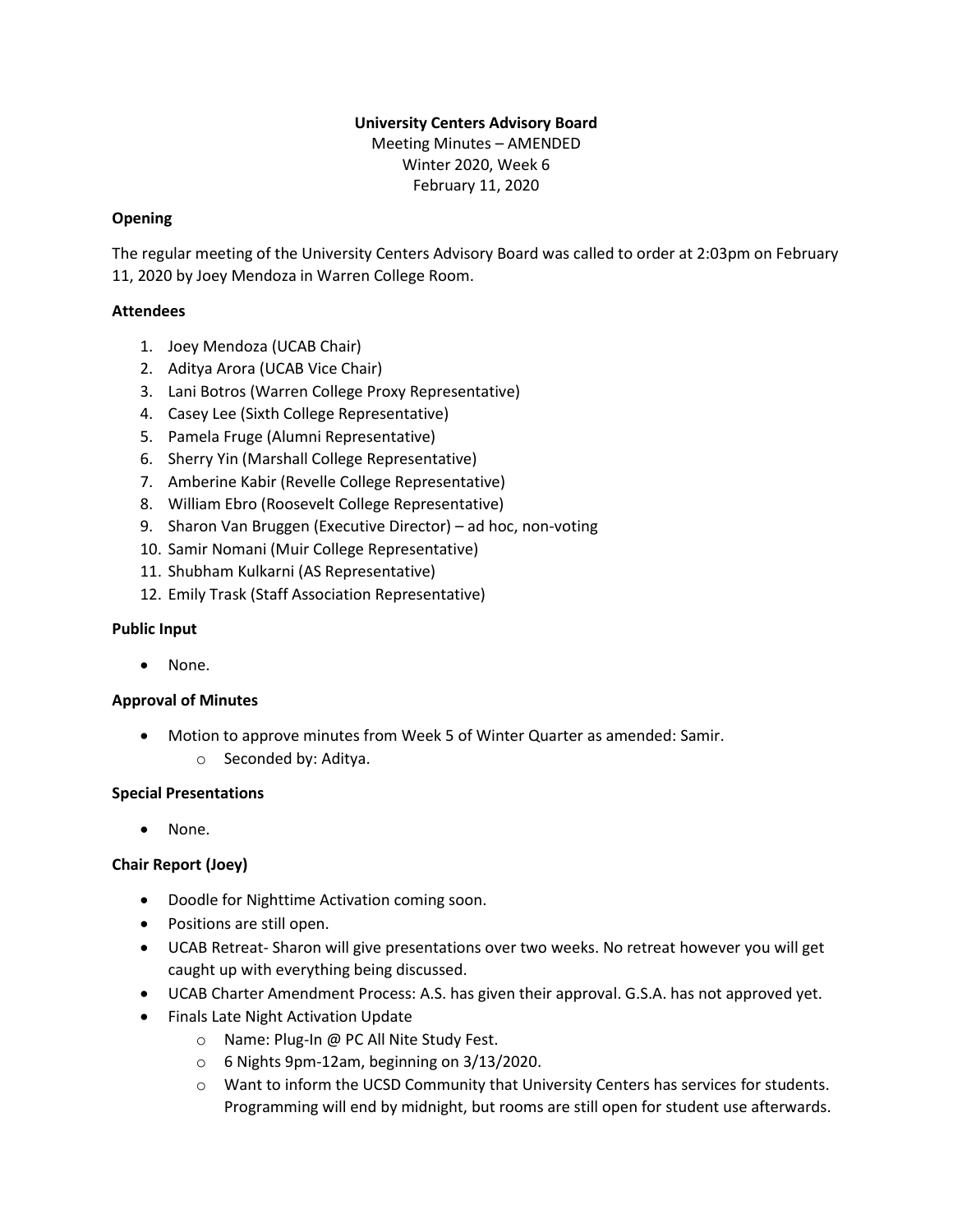- o Will have themed rooms ex: Lo-Fi Study Jam, Focused Study Jam, Group Study Zone.
- o Several vendors will be open till midnight.
- $\circ$  Coins will be provided and will be made with responsibly sourced materials and be reusable. A max on the number of coins per customer can be added.
- o Charging towers will be available.
- o Not a replacement to Geisel: simply an alternative space available.
- o Promotion will begin Week 8.
- o Discussion/Questions:
	- Samir: Constituents agreed in extending restaurant hours, but student workers working for vendors might be negatively affected. Could vendors use nonstudent employees during this time?
		- Joey: We have asked vendors to be considerate of students during finals week, however there is no contractual obligation to do so.
	- William: Constituents said it was a good idea, well-supported.
	- Joey: We will also be providing small snacks for students.
	- Sharon: It's easier to do Lo-fi in the Loft since it is already equipped with the right audio equipment.
		- Joey: We anticipate a larger turnout for the Lo-fi study room, which is why we put it in the Ballroom. However, we can look into it.
	- Sharon: Maybe it is better to call it Late Night Study fest instead of all-night study fest to promote wellness.
		- Joey: True. It does imply and support cramming.
	- Pamela: The alumni groups are very excited to see PC being more activated during later hours. Study fest in university centers is good and this reinvigorates the space. Anything to support student success has alumni support. Alumni are willing to help if you need it.
	- Joey: Are any students from Warren concerned with walking from their dorms to PC/Geisel at night?
		- Lani: Many students walk from to PC and Geisel so it is not a problem. With the activation, there would be a good turnout. We can promote the CSO and escort services for those coming from long distances like ERC/Village.
	- Pamela: Is there any engagement with the Old Student Center?
		- Joey: We are focusing primarily on PC.
		- Aditya: The ultimate long-term goal is to increase vendor hours in PC, and so we plan to focus on PC.
	- Shubham: Will Dirty Birds be open by finals?
		- Sharon: They won't be open.

#### **Vice Chair Report (Aditya)**

• None.

**Director Report (Sharon)**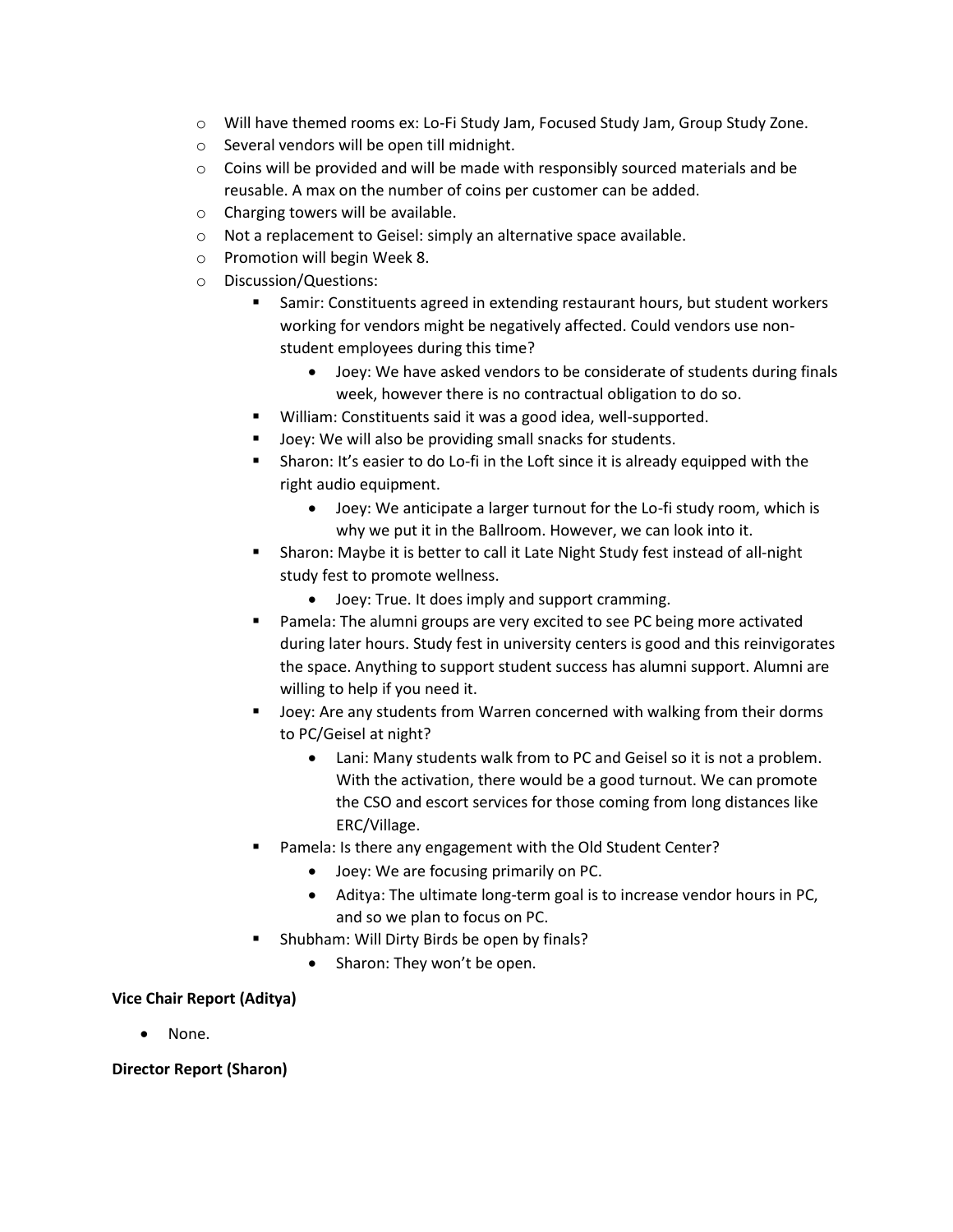- There is a plan to renovate the Price Center West food court, the restrooms, the outdoor plaza, to create more indoor/outdoor seating. Project would begin in summer of 2021 however we need affirmative approval from the board.
	- o Aditya: What does the timeline look like?
		- Sharon: It would start in summer2021 and continue in portions in the fall. Vendors would remain open most of the time, which is why it is ideal to begin to start in the Fall. Goal is to keep all vendors open.
	- o Samir: When would the project be finished?
		- Sharon: Should be finished by the end of fall that year, but more details will be coming. Expectation is that it would open over that following break.
	- o Lani: What is the purpose of this remodeling?
		- Sharon: This section of PC was built in 1988. The bathrooms need upgrading. Purpose is to solve the overcrowding issue. The food court is tight and small. The renovation would relieve this congestion.
	- o William: Where is this money coming from?
		- Sharon: University Centers has a reserve used for these projects. Money comes from the student fee and the vendors.
	- o Lani: Are there any reports or research done on the effects to students? The construction will also add to the congestion as well.
		- Joey: Dirty Birds will be open by then. We are adding seating in other areas, and the Southeast Patio that has recently opened. These new outdoor spaces will hopefully be able to make up for the construction.
		- **EXECT** Sharon: Construction is not the best situation but there are several projects planned over the years that are out of our control. We tried to schedule them, so they are not all happening at once.
		- Lani: Feels like after one project ends, another project begins. It seems impossible to ask that we have no construction for our time at UCSD, since this becomes our student experience.
		- Joey: We are trying to keep everything as controlled as possible, but the University has an agenda. The biggest thing University Centers can do is to space everything out.
		- **EXECT** Sharon: Think of things the student union can do to try and balance out the construction, even if they are short term ideas.
		- Emily: The firepits coming for the Southeast Patio will create a nice, calm space for students. These small clusters will hopefully mitigate this issue.

Motion to Approve Capital Improvement Project: *Approved.*

#### Vote: *Motion Passes.*

- Update on Dirty Birds
	- $\circ$  Patio Project is done, however there is an issue with the decking. Areas of the patio must be redone before opening. The furniture is ready to go.
	- o Some inspections are left to be completed.
	- o Will likely open during the start of Spring Quarter.
	- o Discussion/Questions: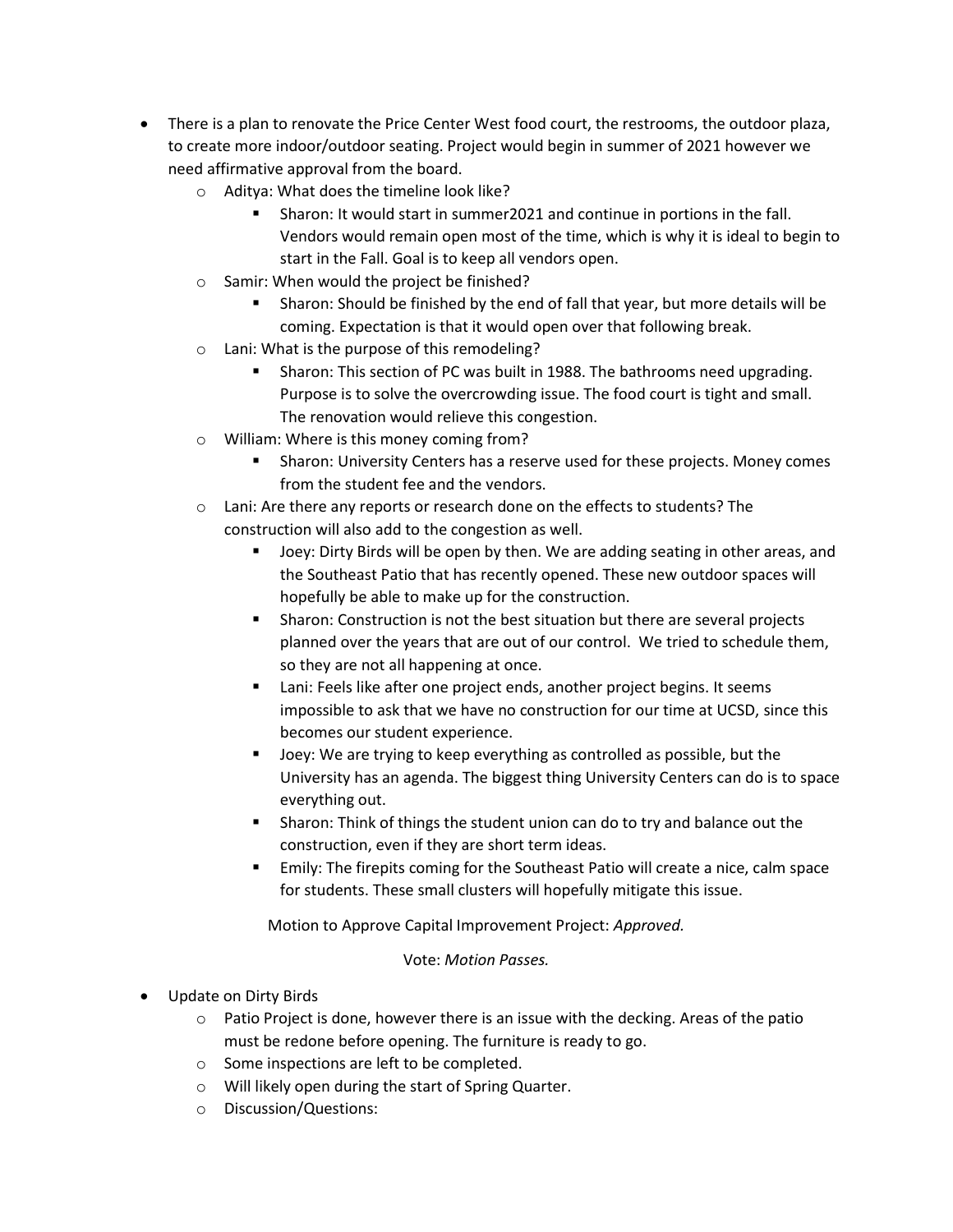- Sharon: The hope is that both the patio and Dirty Birds will be open in Spring.
- Aditya: It would be great to have pictures of the progress.
- Lani: Can UCAB sponsor anything for Dirty Birds? Since it has been delayed so long and it was marketed to students that it would be open earlier.
- Sharon: We would probably be better in the long run not promoting dates since construction deadlines are difficult to meet.
	- Shubham: By not giving deadlines, this will only frustrate students. Students will be upset for the delay, but this is better than not knowing anything going on.
	- Emily: Agreed, having a timeline is useful.

#### **New Business**

Tech Fee Subsidy

- NChE
	- o Official Criteria Count:
		- 1. Educational? Yes.
		- 2. Gathering for more than 3 hours? Yes.
		- 3. During off hours Yes.
		- 4. At original student center? No.
		- 5. Alumni involved? Yes.
		- 6. Open to the public? Yes.
		- 7. Open to all UCSD students? Yes.
		- 8. Sought funding from other sources- Yes.
		- 9. Is it a fundraiser? No.
		- 10. Is it free? Yes.
	- o Motion to approve: *Approved.*
	- o Amount Approved: \$100.
- Tritons for Sally Ride Science
	- o Official Criteria Count:
		- 1. Educational? Yes.
		- 2. Gathering for more than 3 hours? No.
		- 3. During off hours Yes.
		- 4. At original student center? No.
		- 5. Alumni involved? Yes.
		- 6. Open to the public? Yes.
		- 7. Open to all UCSD students? Yes.
		- 8. Sought funding from other sources- Yes.
		- 9. Is it a fundraiser? No.
		- 10. Is it free? Yes.
	- o Motion to approve: *Approved.*
	- o Amount Approved: \$150.

Motion to go to Closed Session: *Approved.*